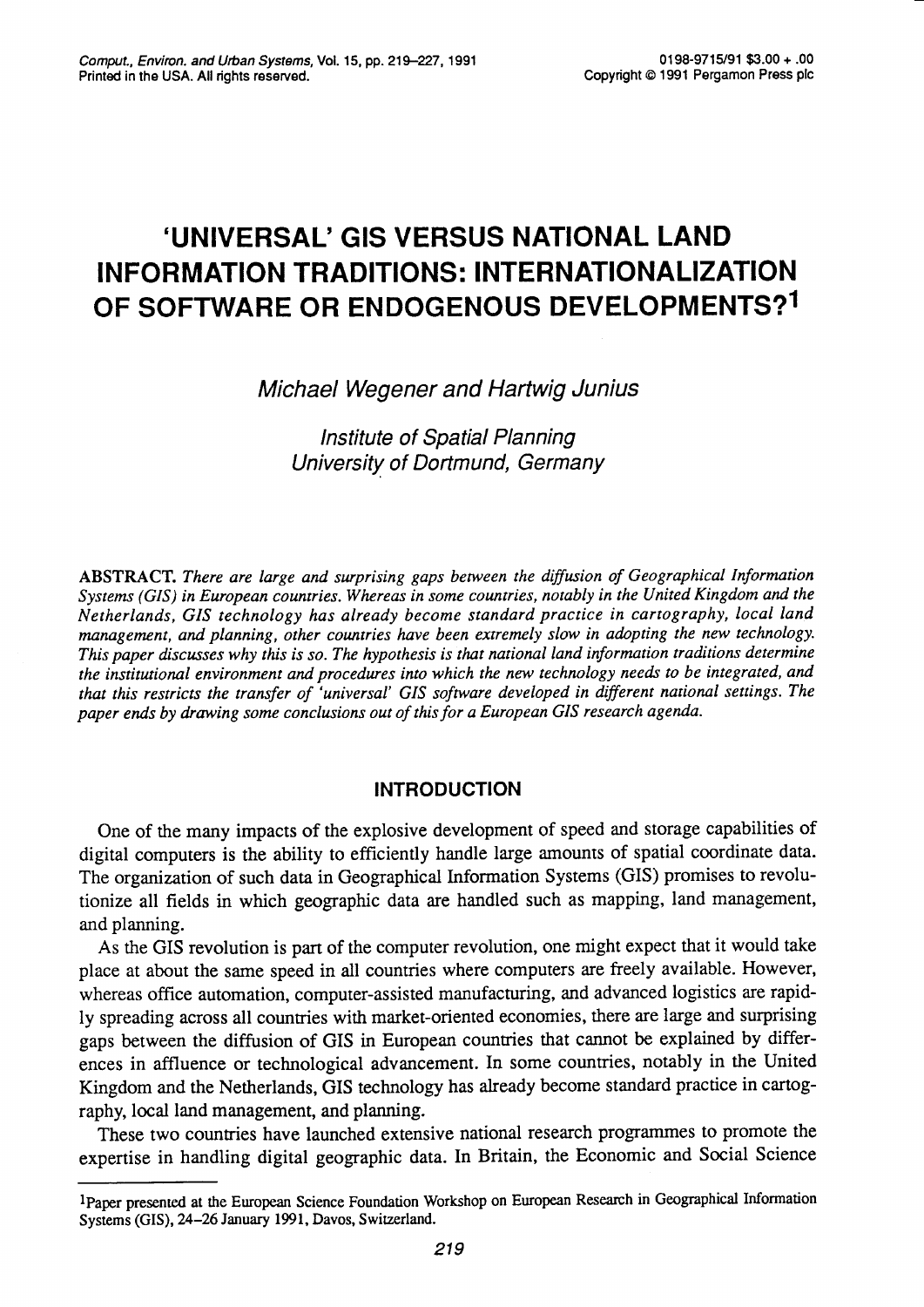Research Council (ESRC) allocated £2 million for funding eight Regional Research Laboratories over a five-year period. In the Netherlands, the Dutch Science Council spends 1.8 million guilders over a four-year period for a National Center for Geographic Data Processing. Every international GIS conference in Europe is clearly dominated by participants from the UK and the Netherlands (Masser, 198S).

Not surprisingly, in both countries, the official base map systems have already to a large part been digitized across all map scales. In Britain, for example, the Ordnance Survey has used digital mapping techniques since 1972 and now digitizes some 5,000 of its 1:1,250 and 1:2,500 maps annually. It expects to have completed the digitizing of all major urban areas by 1995 and all other warranted digital conversions within a further decade (Ordnance Survey, 1987). Ordnance Survey digital map data can be ordered by anybody for an individual charge or by subscription. On the basis of ordnance survey map data and the Post Office's Postcode Address File (PAF) — which contains the postal addresses of 24 million locations in the UK —<br>m - an immense commercial GIS industry has developed, of which *Pinpoint* was only the most<br>spectacular *Pinnoint Anglysis I td.* until its meant calleges of fand its quate was a like spectacular. Pinpoint Analysis Ltd., until its recent collapse, offered its customers a wide range of services centered around the Pinpoint Address Code (PAC), a geographic reference attaching to every single address in Britain a l2-digit National Grid reference and its precise geographical location

In contrast to this, other European countries have been extremely slow in adopting the new GIS technology. In some of them this was obviously a consequence of insufficient public funds for research and development or of lack of skilled staff or hardware. In other countries this simple explanation does not hold because they belong to the more prosperous countries in Europe and yet have surprisingly tailed to take full advantage of the immense technical potential of computerization for the handling of geographical data. Because the authors are most familiar with the situation in their own country, the following discussion will focus on the slow diffusion of GIS technology in Germany, which has made only regrettably slow progress in the adoption of GIS technology.

This paper discusses why this is so. The hypothesis is that national land information traditions determine the institutional environment and procedures into which GIS new technology, if it is to be really successful, needs to be integrated, and that this restricts the transfer of 'universal' GIS software developed in different national settings. The paper ends by drawing some conclusions out of this for a European GIS research agenda.

#### **GIS IN GERMANY**

The history of GIS in Germany is one of early enthusiasm, misconceptions, exaggerated hopes and great disillusions, many failures and few successes. The first advances into the field were connected to the perceived needs of a particular kind of end users, the planners. Already in the 1960s, some information about the use of computerized 'planning information systems' in large cities of the United States swept across the Atlantic. Stimulated by a large research progam of the U.S. government to establish pilot information systems for urban planning, the West German govemment funded a pilot project for the development of an urban planning information system in the city of Cologne. A similar project was launched by the city of Munich. However, inadequate computing power, batch processing, primitive mapping facilities, and the lack of efficient software made these systems unattractive, so the planners returned to their traditional ways of information collection and processing. The Cologne project was completely abandoned during the 1970s, while the Munich system, though it exists still today, has never played an important part in the planning process.

The basic misconception underlying these systems was that, understandably, they started from the users' end but neglected the basic processes of data collection and updating. The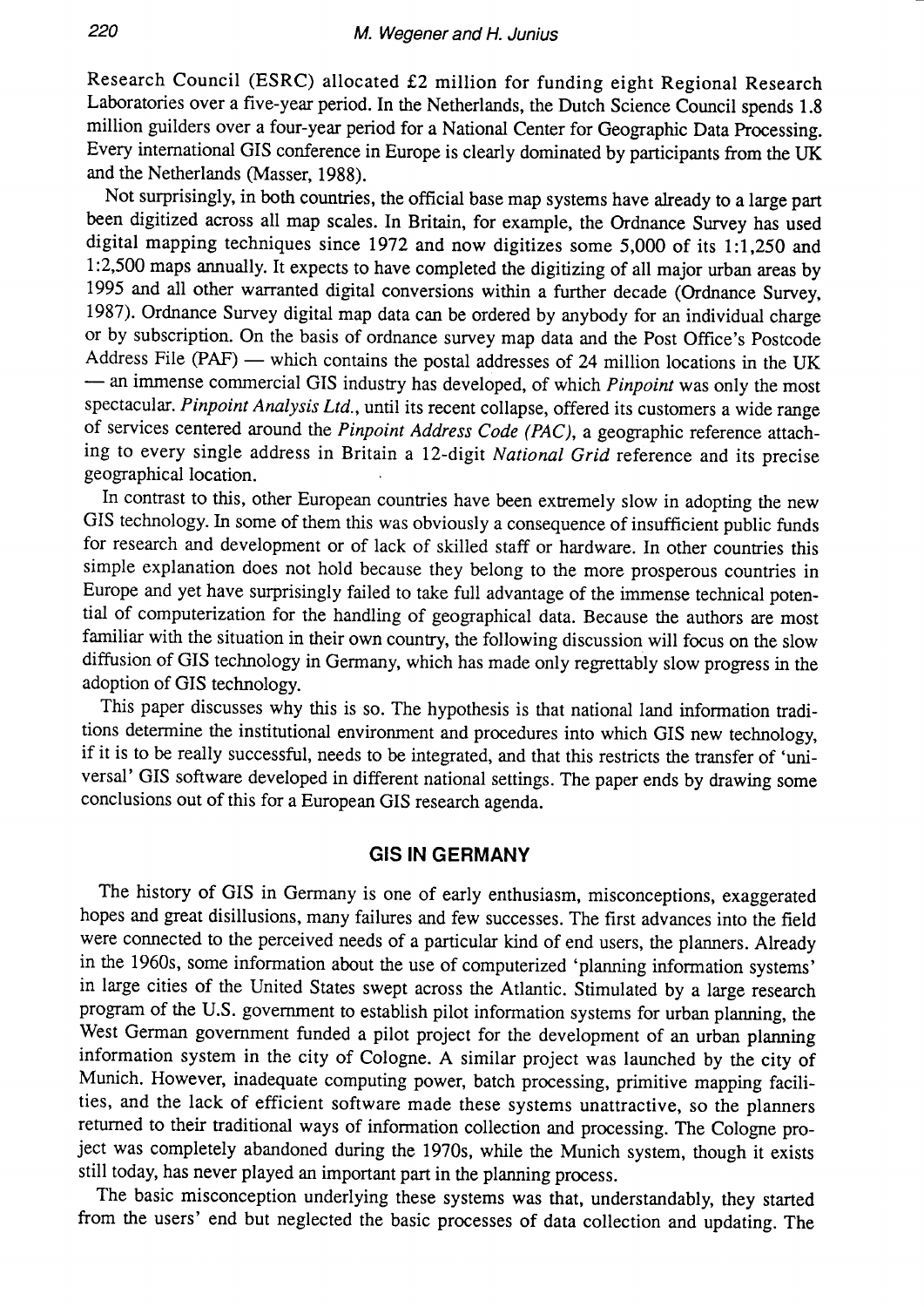Munich system, for instance, did its own large-scale digitization of the whole city area but had to find out that the task of keeping up with the constant flow of alterations made necessary by explosive city growth in the early 1970s was far beyond the capacity of even the most enthusiastic city planning department. The same applied to the nongraphical data associated with (in the Munich case) individual addresses. As it turned out, only the most rudimentary population data could be routinely updated using periodical excerpts from the city's population register. However, as public sensitivity for the privacy issues brought up by computerization grew, even that became infeasible for political reasons. More interesting information, e.g., about household composition or the distribution of workplaces, either proved too costly to be periodically collected or increasingly became off-limits for the same privacy reasons that eventually toppled the 1980 West German census.

The importance of privacy issues for the slow progress in GIS applications in West Germany cannot be overestimated. In effect they turned out to be a serious restriction for any advancements in two ways. For once, through excesses of data collection and surveillance revealed during the antiterrorism campaigns of the 7970, the West German public became more sensitive in this respect than probably in any other counry in Europe. Even well-intended proposals for the utilization of personal data for.public service provision or planning became stigmatized as potentially dangerous and open for misuse. Second, exactly for that reason, new planning information systems were not established, and existing ones were not updated and, hence, quickly became outdated and void of any meaning; this erosion of the significance of the information provided by the systems made it difficult, if not impossible, even for their defenders to demonstrate their usefulness.

However, even if it had been possible to overcome the privacy problems associated with disaggegate planning data by appropriate safeguards, the failure to be firmly linked to the digital base map system of the city or country would have been sufficient to kill these early planning GIS. In this respect, only a close cooperation with the institutions responsible for surveying and mapping could have helped. This cooperation, however, did not work because the surveying people played their own cards.

To understand this, it is necessary to know that, unlike Britain, West Germany has no central surveying and mapping institution. Rather, for historical reasons, surveying and mapping in Germany is highly decentralized or, more precisely, fragmented, reflecting the federal organization of government in the country. Local or county government surveying departments are in charge of 1:1,000 city maps; medium-scale maps, such as the 1:5,000 German Base Map (Deutsche Grundkarte), and 1:25,000, 1:50,000, and 1:100,000 topographical maps are prepared by the surveying departments (Landesvermessungsämter) of the srates (Länder), and the 1:200,000 and 1:1,000,000 maps by the Institute of Applied Geodesy (Institut für Angewandte Geodäsie), a Federal agency in Frankfurt. To make things worse, in some states medium-level regional planning authorities are in charge of maintaining a special set of registers and maps, the so-called Regional Planning Inventory (Raumordnungskataster). One further specialty of West Germany is the dual model of administrating land properties. There are two registers belonging to this system: the land register (Grundbuch) and the cadastre (Liegenschaftskataster). The land register contains information on the ownership of properties and all property rights, especially mortgages. It is administered by special authorities at courts of law (Grundbuchämter). The cadastre, on the other hand, contains information on the physical characteristics of properties such as size, inclination, and location by geometric coordinates and is maintained by local surveying deparrnents (in some states, however, by the state surveying agencies). The two registers are only indirectly linked by a common referencing system based on a hierarchical numerical code for each property. Grundbuch and Liegenschaftskataster might, directly or indirectly, be linked to the files of the local population register, planning and budgeting deparrnents, and the commission for land value assessment. Figure 1 visualizes this complex set of relations.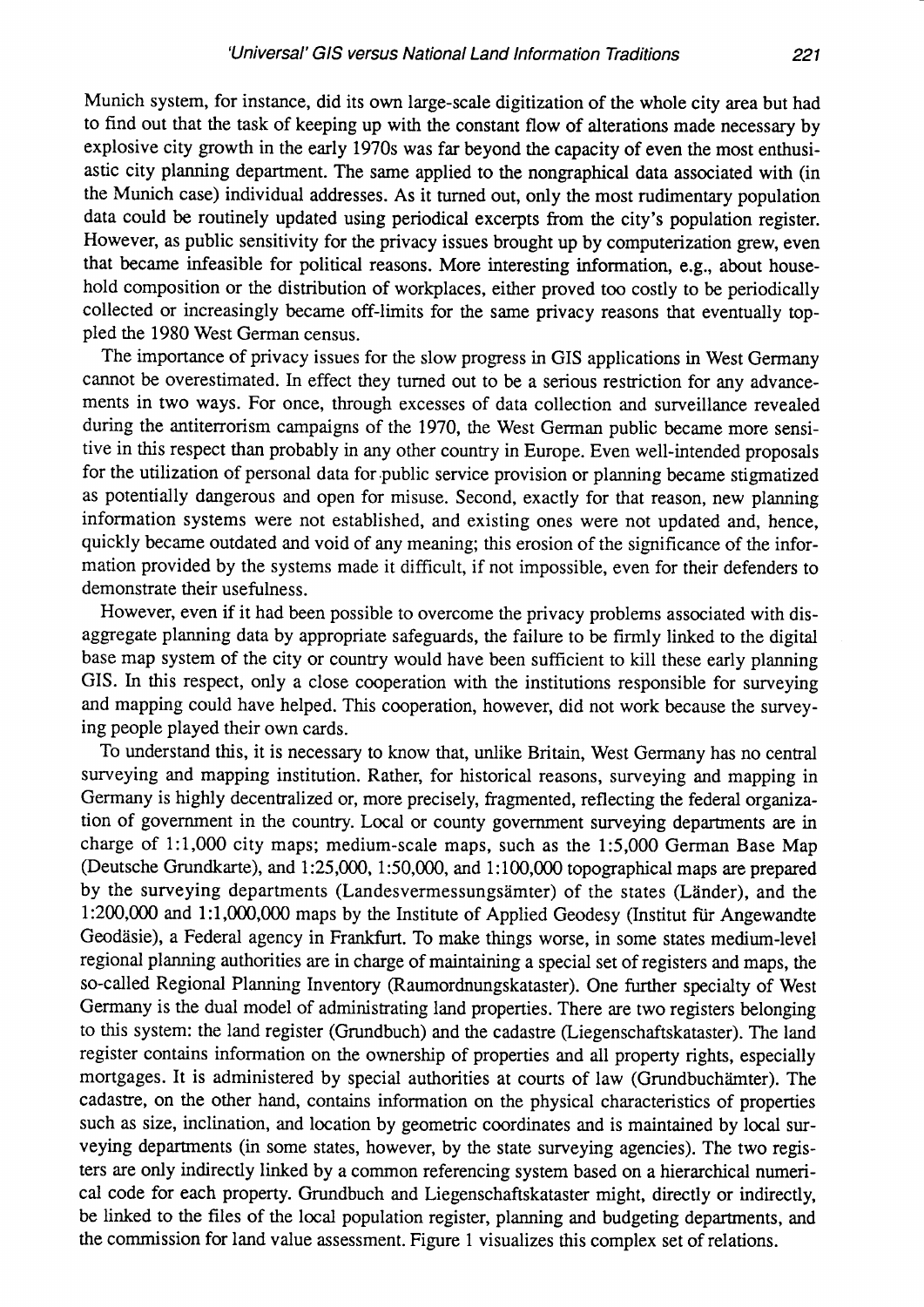

FIGURE 1. Cadastre and Land Register and the Network of Local Government Files (adapted from Stöppler,1983).

To make this multi-level system work, a complicated set of procedures is necessary which guarantee that queries and updates performed by a multitude of users in a wide range of agencies and institutions are processed according to defined rules with access control and data integrity being maintained. In short, surveying and mapping in a federal system requires a multi-user, multi-agency database management system.

In order to develop such a system, already in 1971 a working party with representatives of state surveying departrnents submitted a proposal for automating both registers, but only the automation of the cadastre has since been implemented. The first project started was the Automated Cadastral Register (Automatisiertes Liegenschaftsbuch), in short ALB, designed as a standard DBMS. The second project, started in 7976, is the Automated Cadastral Map (Automatisiertes Liegenschaftskarte), or ALK. Both systems together form a land information system (LIS). The ALK system is characterized by a strict separation of the users from the database management system (DBMS) through a standardized interface or data transfer format, the EDBS ('Einheitliche Datenbankschnittstelle'). Figure 2 shows the evolution of the EDBS from single user to multi-user and finally distributed multi-DBMS interface.

The implementation of the EDBS is very similar to a graphics metafile format consisting of records identified by a record identifier, a header, and any number of data fields. Figure 3 illustrates how a typical ALK object is coded into the EDBS format and decoded at the user's application. In the ALK terminology, an object is a collection of attributes and coordinates. Attributes of a building object, for instance, are its label, shading, or all sorts of annotations, while geometry attributes are its label coordinate and the coordinates of, say, its perimeter: In other words, objects primitives such as line objects can be nested within more complex objects.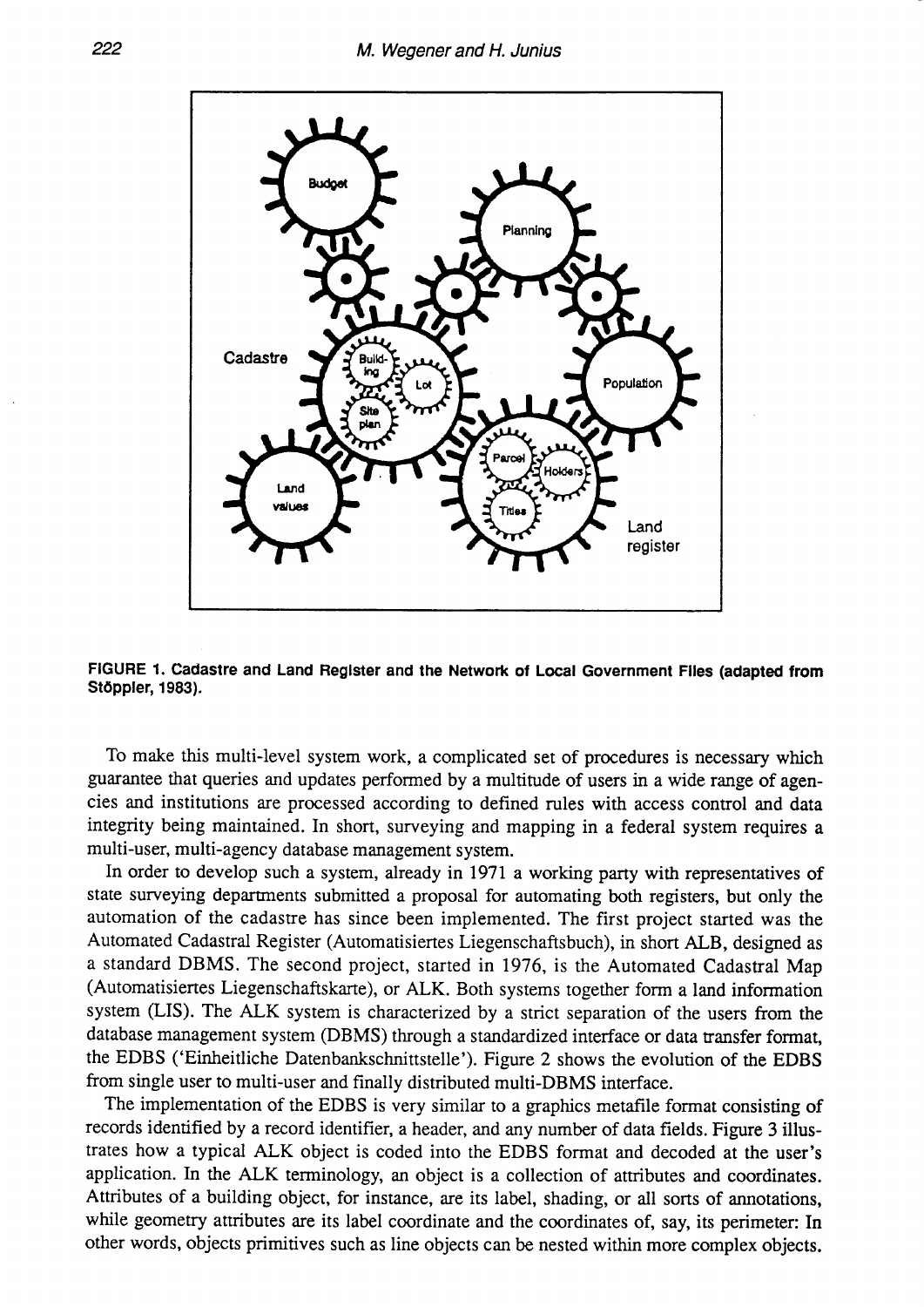

FIGURE 2. Evolution of the EDBS (adapted from Stöppler, 1989).

This data model 'object' is mapped to the logical data model of the respective DBMS, but also to the data transfer format of the EDBS. At the application end, the data are decoded and translated into the representation required by the specific application. In Figure 3, it is assumed that the application consists of an interactive session at the GIAP (Graphischer Interaktiver Arbeitsplatz), the graphical workstation functionality defined by the ALK system (which may be implemented on any kind of real workstation).

Figure 4 shows how the user application communicates with the ALK-DBMS. Each query or update request by the user is translated into the EDBS by the EDBS interpreter and put into the job queue of the ALK-DBMS. After processing, the response or acknowledgment is sent back to the EDBS interpreter which reconverts it into the format required by the application.

The ALK system as it has been sketched out above, is supposed to be the basic GIS standard not only for the local cadastre and associated base map system, but, in a bottom-up fashion, also for the middle-scale topographical maps of the state surveying agencies under the acronym AIKIS (Amtliches Topographisch-Kartographi sches lnformations System).

Today, two decades after the initiation of the project, only first steps have been made towards implementation of the ALK system. Only 3 of the 12 federal srates of the former Federal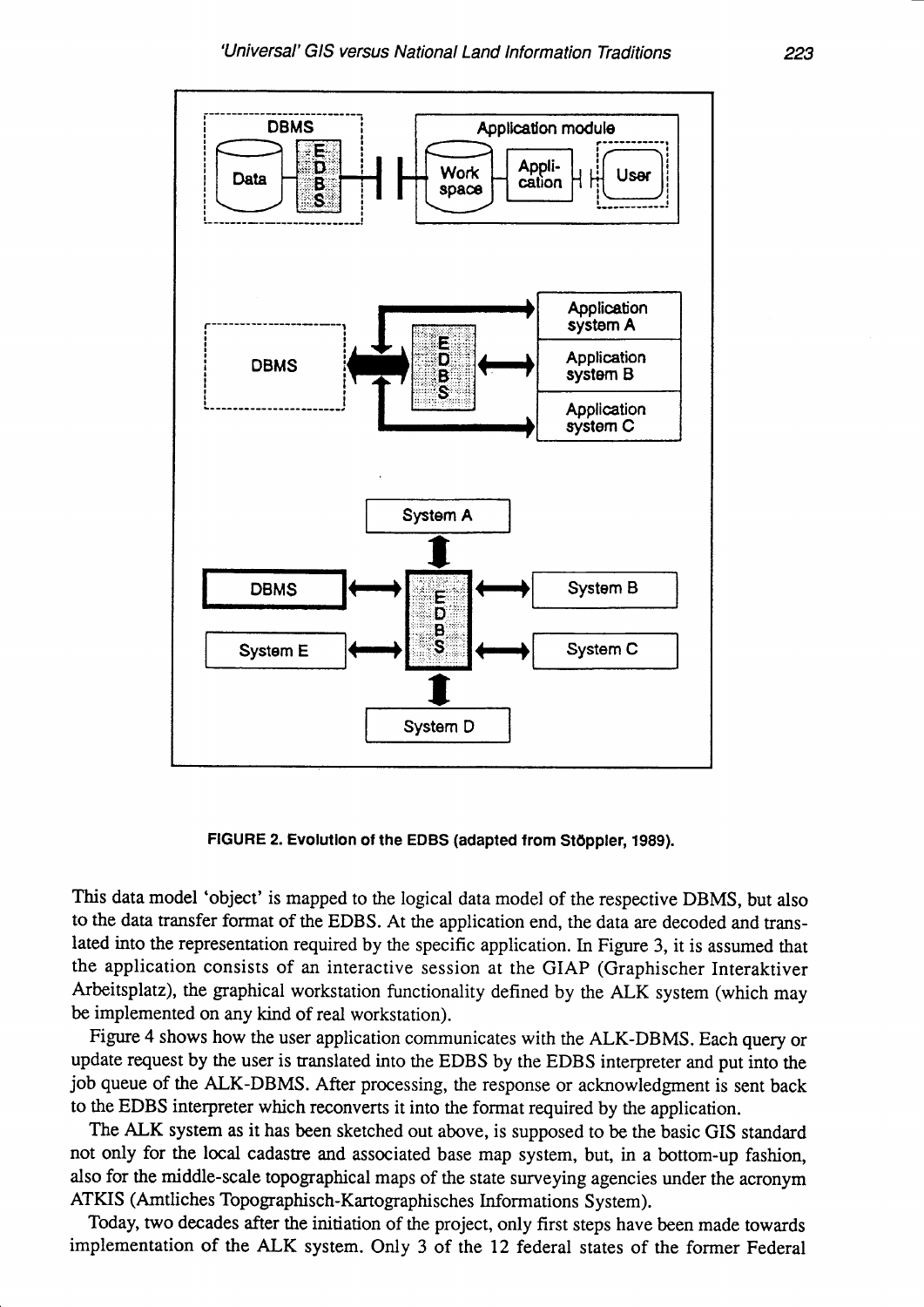

FIGURE 3. ALK Objects and Data Models (adapted from Stöppler, 1989).

Republic (Hessen, Niedersachsen and Nordrhein-Westfalen) have actually started to implement the data collection component of ALK (digitizing of existing analog maps or converting existing noncompatible digital map formats). A few other federal states are preparing themselves to join the ALK system. Some federal states have already decided not to join. Needless to say that the five new federal states (the former GDR), where a different, much more centralized surveying system had developed since the war, present new unforeseen problems.

Understandably, the system components implemented so far concentrate on the primary function necessary for data collection, updating, map editing, and data communication between the subsystems. More complex GIS functions, such as union or intersection of coverages, buffering, digital terrain models, or network analysis, are still under development. More specialized applications for statistical analysis, thematic mapping, or land use planning are still far away in the future.

So even in the most advanced federal states such as Nordrhein-Westfalen only few local governments have made substantial progress in setting up their digital base map system. Also on the state, level only first experiences with the ATKIS mapping standard have been made. The idea that one could order any scale digital map from the Landesvermessungsamt, as it is common practice in Britain, would appear quite inconceivable here. Also the data exchange between the different agencies and institutions of the ALK system with the EDBS data transfer format to date works only off-line, i.e., via bulk batch processing; more far-reaching interface problems such as, for instance, the problem of exchange of geographical data between mapping systems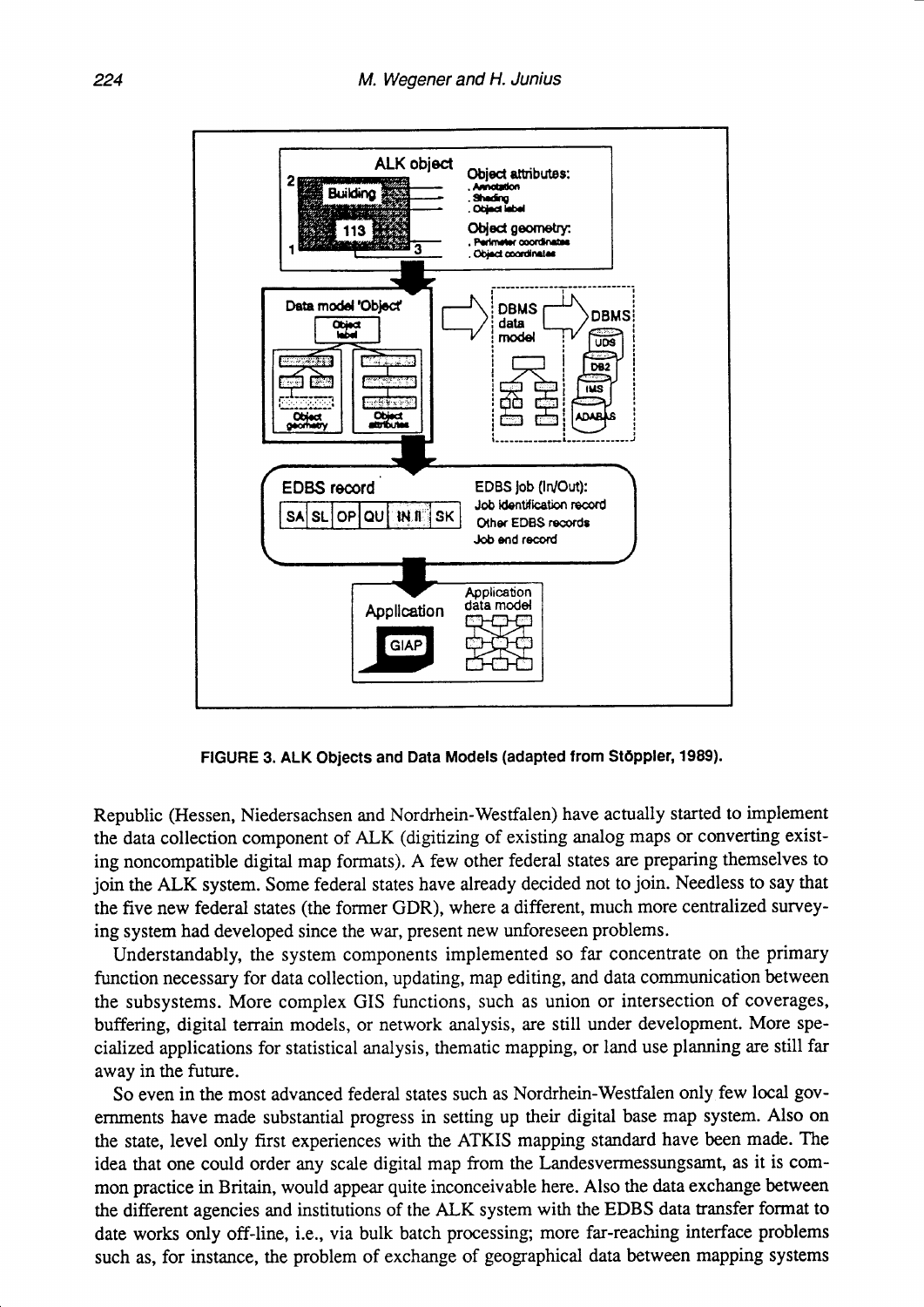

FIGURE 4. Communication with the ALK DBMS (adapted from Stöppler, 1989).

in different European countries or between European institutions, have hardly been taken into view. Most importantly, the whole system is totally under control of the surveying deparunents without any consultation, let alone participation of other potential users, e.g., the planners.

### .UNIVERSAL'GIS?

Considering the small progress made in the introduction of the ALK so far, one might ask why the responsible actors decided to go through all the pains of developing their own 'endogenous' GIS instead of buying a commercial GIS software product off-the-shelf. This strategy has, for instance, been adopted by the Hong Kong government, which after an international competition between major vendors of GIS selected ARC/INFO of ESRI Environmental Systems Research Institute (Redlands, CA) for its surveying/mapping and planning information system.

A comparison between Hong Kong and Germany reveals the main reasons why in Germany a different decision was made.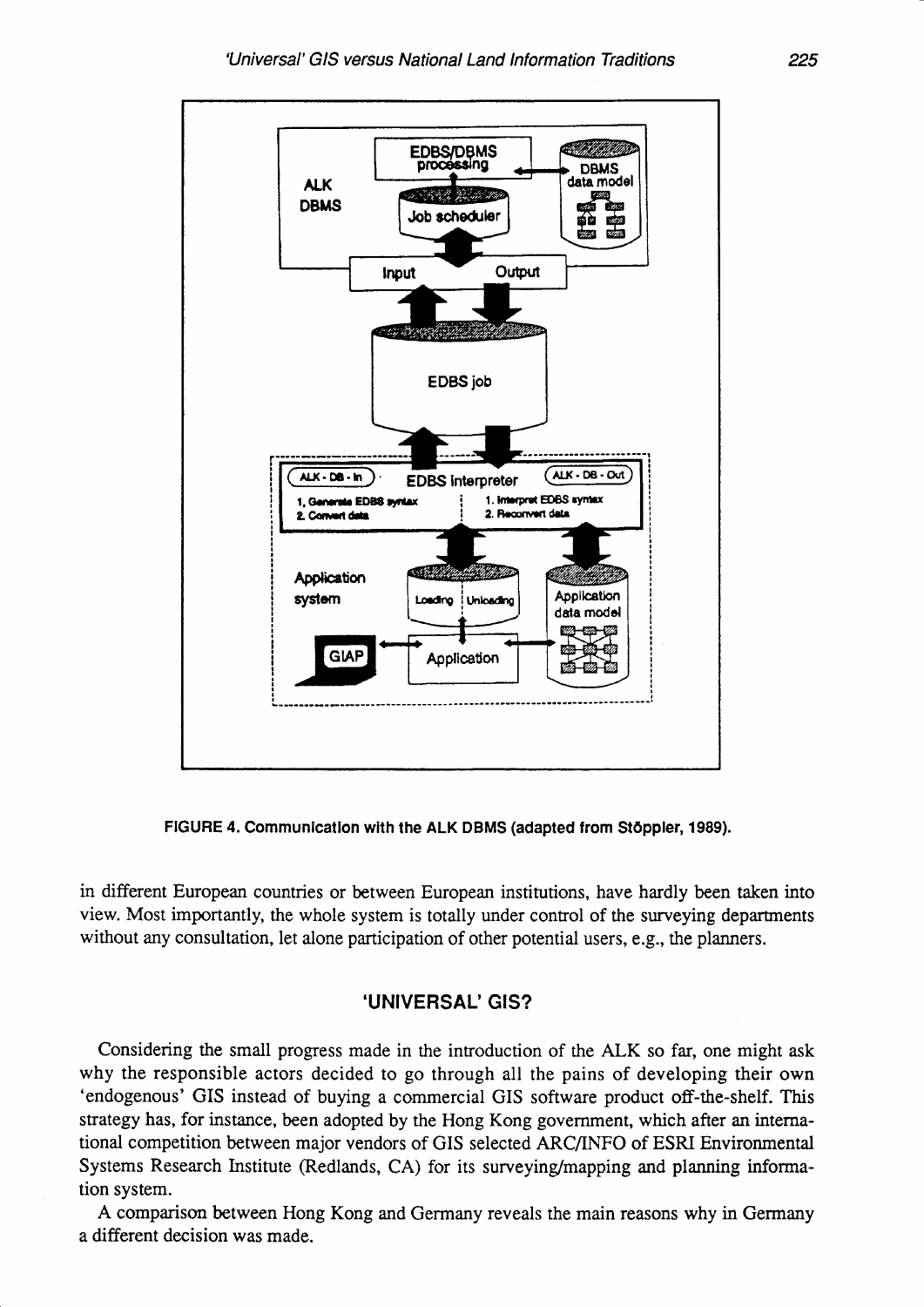Language. Since ARC/INFO as commercially available GIS is of U.S. origin, all of its command language, user interfaces, manuals, etc., are in English. This presents no problems as long as either the country is English-speaking (as Hong Kong), or the users are multi-lingual academics. For the average officer in a municipal surveying deparrnent in Germany, however, it presents a serious language barrier. Of course, this could be circumvented by custom-tailoring a German-language user interface shell around the original GIS software, but this alone would be a serious undertaking with uncertain success.

Networking capability. The multi-level and multi-user organization of surveying and mapping in Germany require more elaborate support for access control, data communication, and data integrity than a GIS designed for a single client or a centrally organized city state such as Hong Kong can provide. This restriction, of course, does not apply for stand-alone inhouse applications, which is why the Institut flir angewandte Geodäsie recently chose ARC/INFO as GIS for the preparation of their 1:250,000 and 1:1,000,000 maps.

The underlying data model. As it was shown, the cadastre system in Germany suggests complex object types such as the 'building' object used as an example in Figure 3, which themselves contain geometrical primitives as objects, such as the perimeter line object in Figure 3. Such a data object is presently not supported by, say, ARCINFO, which only knows point, line and polygon objects. Moreover, there are more subtle differences in the traditions and algorithms used in surveying between Germany and the United States which would render the unmodified adoption of a U.S.-based GiS impractical.

Cost. Commercial GIS software is expensive to buy and expensive to maintain. In contrast, the true costs of developing an endogenous GIS such as the ALK system are hidden in general administrative budgets. Once existing, endogenous solutions have to be used. For instance, in Nordrhein-Westfalen the municipalities get the ALK software free, which means that they simply do not any longer have the option to choose an extemal expensive system.

As a results of these considerations, the GIS scene in Germany is divided into two worlds. The public surveying and mapping world is committed to the endogenous development ALK, whereas universities and other public and private research institutions are linked to the international world of (mostly English language) 'universal' GIS. This has significant implications for university education and research in the GIS field.

#### CONCLUSIONS

The answer to the initial question: "'IJniversal' GIS or endogenous developments?" will come as no surprise: Of course, both. In particular, in non-English-speaking countries with a complex institutional setup, custom-tailored endogenous solutions combining software and procedures seem indispensable. At the same time in the research realm 'universal' GIS designed for single-client use are likely to be the more efficient choice.

The problems arising out of this division of the GIS field for university education and research in the GIS field are obvious. On the one hand, state-of-the-art GIS such as ARC/INFO are the natural choice for introductory courses in the GIS field and for inhouse university research projects. On the other hand, students would be poorly prepared for the likely GIS environment in their future practice in the public service if they would not get exposed to the ALK system at all. This, however, would make it necessary for universities to install an ALK implementation on the campus, something to date only few surveying departments — and no<br>planning schools — at German universities have vet achieved planning schools at German universities have yet achieved.

alining schools — at German universities have yet achieved.<br>For a European research agenda, the problems discussed in this paper suggest more emphasis on the organizational and institutional environment of GIS in the land information field taking account of the different traditions and restrictions of each particular country. Also, under a